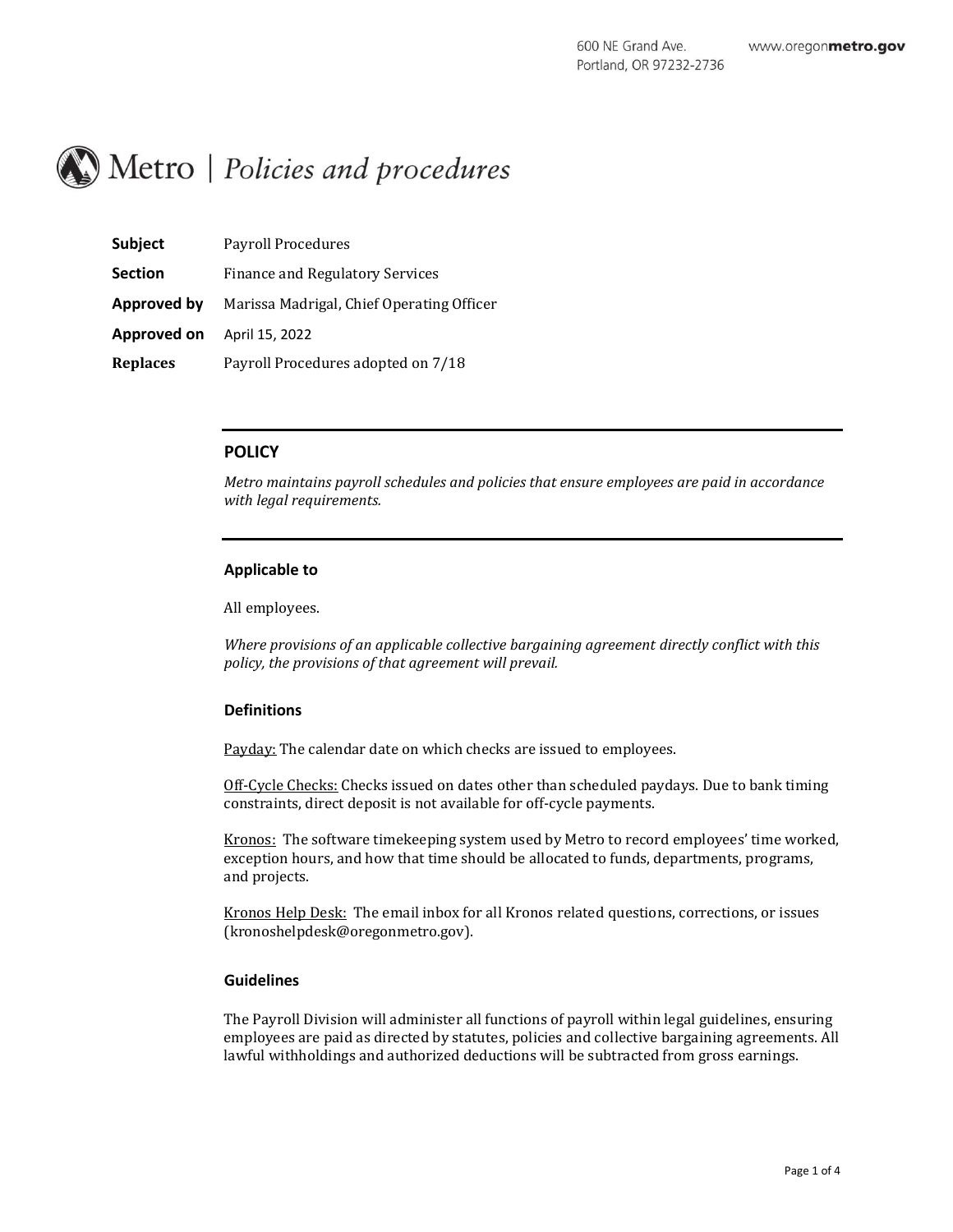#### **Procedures**

#### **Paychecks**

- 1. Employees shall be paid on a bi-weekly schedule, every other Friday. In the event the normal payday falls on a holiday, the payday shall be the workday before the holiday.
- 2. Any pay changes that are made will become effective on the first day of the following pay period.
- 3. Payroll deductions will be made for income tax withholding, workers' compensation insurance, and other deductions mandated by federal or state law. Some deductions will be withheld on every paycheck, others will be withheld on only the first two paychecks of a month. Deductions that may be withheld include (but are not limited to):
	- a. Withheld on every paycheck:
		- i. federal and state taxes;
		- ii. workers' compensation insurance;
		- iii. garnishment (excluding child support);
		- iv. PERS contributions;
		- v. 401(k) and Section 457 plan deductions and loan repayments;
	- b. Withheld on only the first two paychecks of a month:
		- i. health, dental, and vision insurance;
		- ii. life insurance;
		- iii. long-term disability, accidental death and dismemberment insurance;
		- iv. Flexible Spending Account deductions;
		- v. child support;
		- vi. parking deductions;
		- vii. charitable donations, if requested by the employee and approved by the Chief Operating Officer.
	- c. Union dues are withheld either every paycheck or only the first two paychecks of a month, per the collective bargaining agreement.
- 4. Employees being paid by direct deposit will have their pay information available in printable format via PeopleSoft Self Service by 8am on payday. If a printed pay statement ("advice") is desired, the employee must request this service using Metroprovided forms.
- 5. Paychecks and pay statements will be mailed to the address on file each pay period. Individual distribution procedures are determined at the department level. Individual employees may not pick up paychecks directly from the Payroll Division, except that an employee may request Payroll to hold his or her first or final check for pick-up.

## **Underpayments**

6. The Payroll Division will remedy any underpayments as soon as possible after they are discovered and confirmed.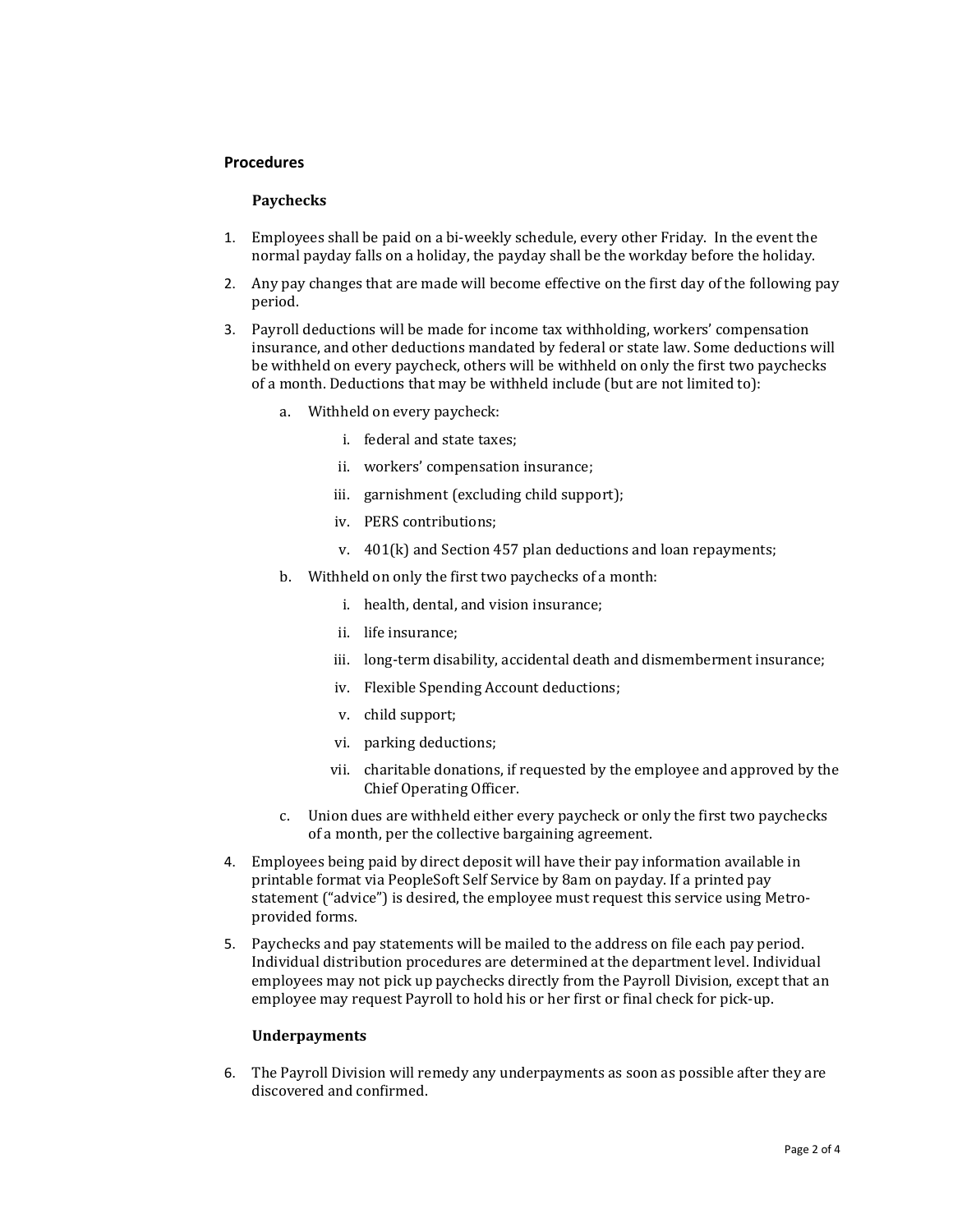- 7. If an employee believes they has been underpaid, it is the employee's responsibility to notify his or her Supervisor, who will in turn notify the Payroll Division. If the Supervisor is unavailable, the employee may contact the Payroll Division directly.
- 8. Payroll will determine, in consultation with the Supervisor, whether there has been an underpayment.
- 9. If an underpayment has occurred as a result of incorrect Kronos data, the Supervisor will notify the Kronos Help Desk via email. The email must contain the following information:
	- a. Employee Name;
	- b. Employee ID;
	- c. Date of error;
	- d. Explanation of correction needed; and
	- e. Account code change, if needed.
- 10. Once the Supervisor has notified the Kronos Help Desk of the error, Payroll staff will enter a historical edit into Kronos to record the correction.
- 11. If the underpayment is not in dispute and the underpaid amount is more than 5% of the employee's current gross wages per pay period, an off-cycle check will be issued within 3 business days. If an undisputed underpayment is less than 5% of gross wages, the unpaid amount will be included on the next regular paycheck.
- 12. If the Supervisor believes that the employee was paid correctly, the Supervisor will meet with the employee to explain why there is no underpayment. If the employee disagrees with this determination, they may follow the grievance procedure outlined in an applicable collective bargaining agreement or contact the Human Resources (HR) Department.

## **Overpayments**

- 13. Employees who are overpaid are required to repay Metro for any overpayment, regardless of the cause of overpayment.
- 14. If any employee believes they has been overpaid, it is the employee's responsibility to notify his or her supervisor immediately upon discovering the error. If the supervisor is not available, notification should be made to the Payroll Division.
- 15. Payroll will calculate the overpayment amount, identify the cause of the overpayment, and notify the employee in writing. The employee will be asked to sign an agreement acknowledging the overpayment and agreeing to a repayment schedule.
- 16. If the employee disagrees with the determination that an overpayment has occurred, they may follow the grievance procedure outlined in an applicable collective bargaining agreement or contact the HR Department.
- 17. Once a signed repayment agreement is received from the employee, Metro will collect funds from the employee until the overpayment is repaid in full. If authorized by a collective bargaining agreement, repayment will be made by payroll deduction.
- 18. If an employee's employment at Metro ends before an overpayment is fully collected, Metro may pursue legal options to collect the funds. Legal options may include the use of a collection agency or a private action in court.